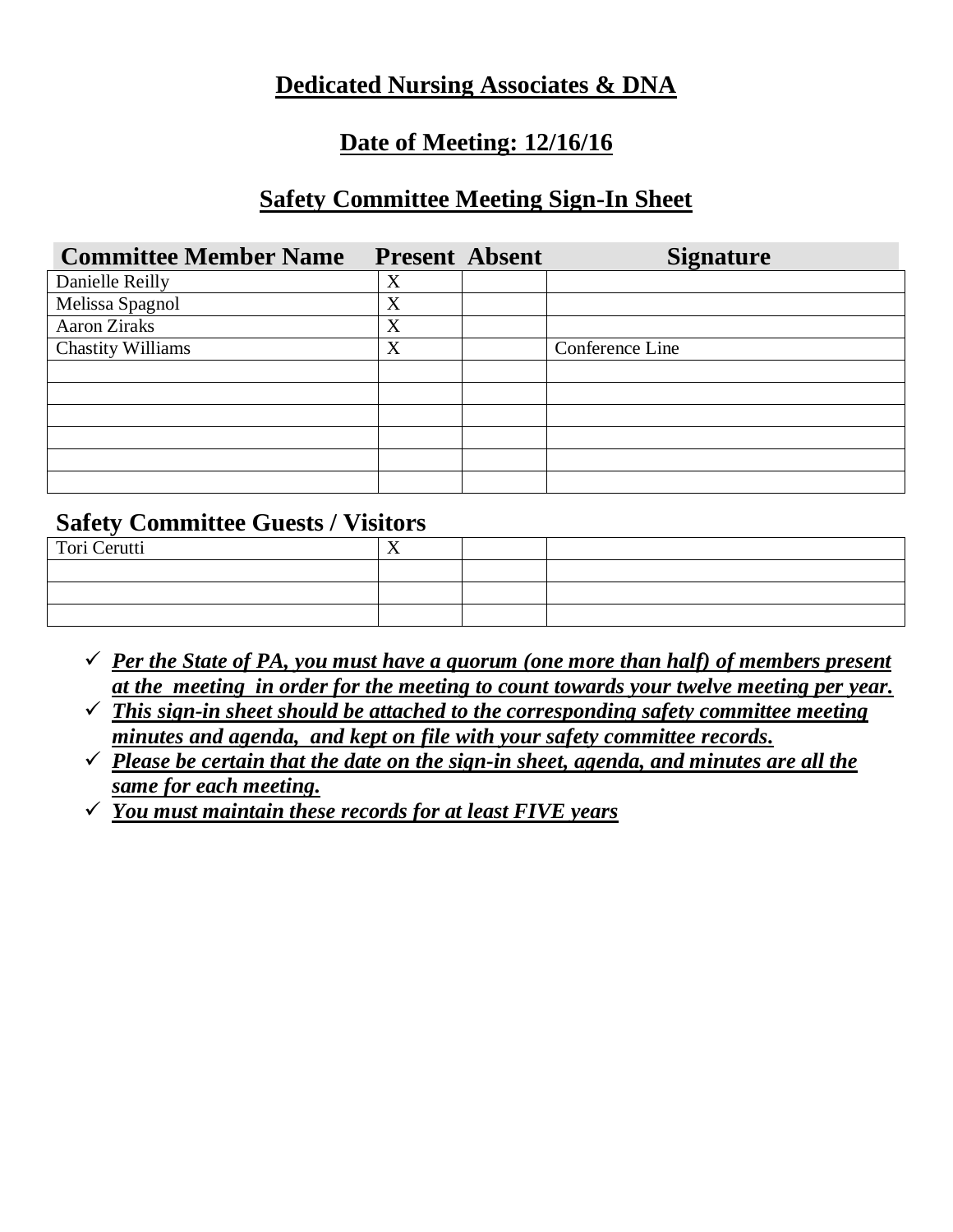## **Dedicated Nursing Associates & DNA Safety Committee Meeting Agenda**

**Date Of Meeting:** *12/16/2016*

**Time of Meeting:** *11:00 AM*

**Location of Meeting:** *Corporate Office - 3875 Franklintown Ct, Suite 240, Murrysville, PA 15668*

- **1. Roll Call**
- **2. Welcome Tori Cerutti to the committee**
- **3. Review agenda for this meeting.**
- **4. Review and approve last month's meeting minutes.**
	- ✓ **Talking to Ally to set up minutes and safety tips on website**
	- ✓ **Discuss with branch managers about not being allowed to transport employees in bad weather conditions**
	- ✓ **Check status of getting promotional safety items like ice scrapers**
- **5. Review of workplace accidents that have occurred since the last meeting; discuss contributing cause, root cause, and corrective actions.**
- **6. Review of safety checklist and approval for use**
- **7. Review the status of old business and the committee's suggested corrective actions.**
- **8. Round table discussion – New Business**
- **9. Recommendations to management**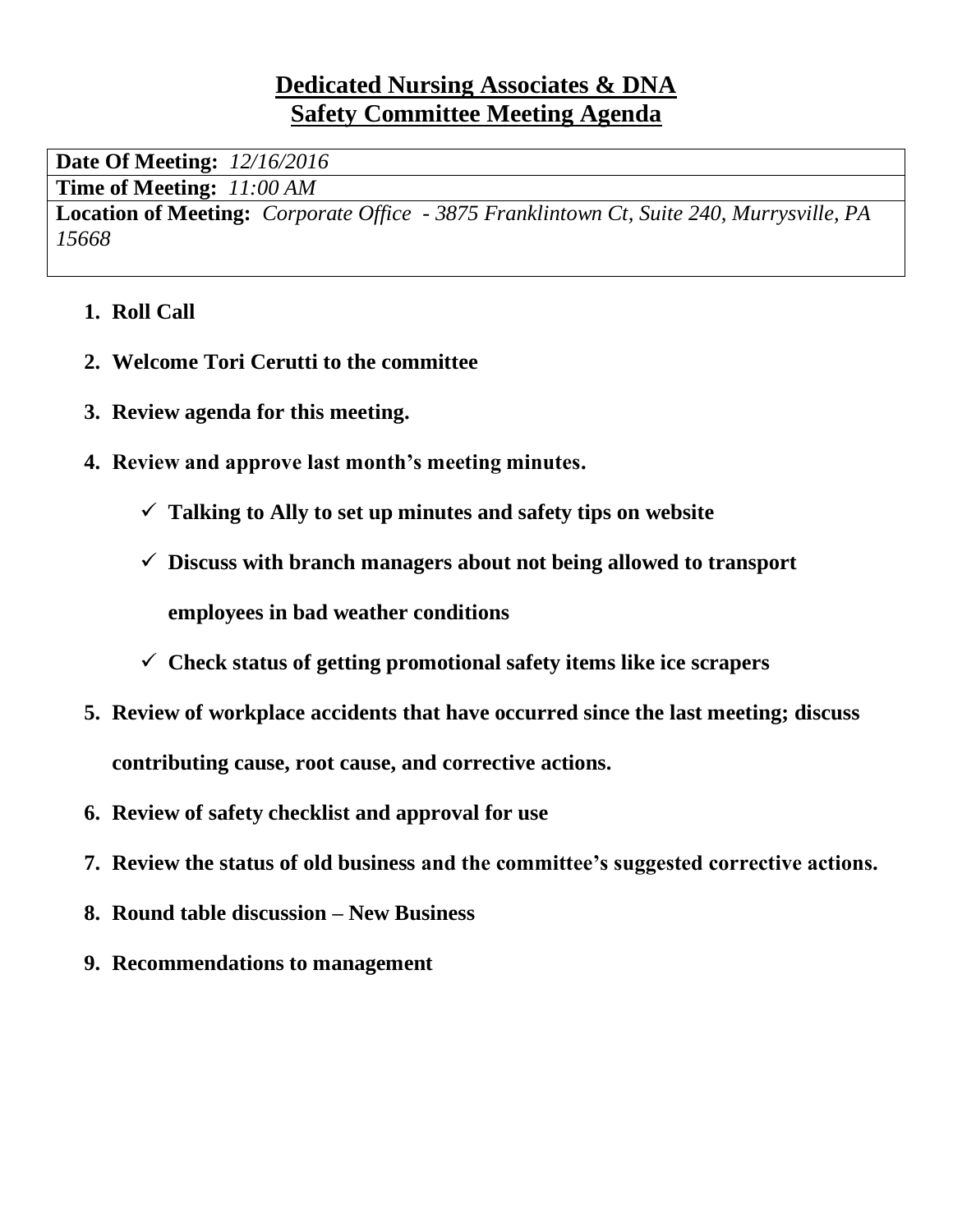## **Dedicated Nursing Associates & DNA Safety Committee Minutes**

**Meeting Date: 12/16/16**

**Time meeting started**: *11:00 AM*

**Meeting Chairperson: Danielle Reilly**

| <b>Present</b>                                                        | <b>Absent</b>                             |
|-----------------------------------------------------------------------|-------------------------------------------|
| Danielle Reilly                                                       |                                           |
| Melissa Spagnol                                                       |                                           |
| <b>Aaron Ziraks</b>                                                   |                                           |
| Tori Cerutti                                                          |                                           |
| Chastity Williams                                                     |                                           |
|                                                                       |                                           |
|                                                                       |                                           |
|                                                                       |                                           |
|                                                                       |                                           |
|                                                                       |                                           |
| $\mathbf{A}$ , and $\mathbf{A}$ , and $\mathbf{A}$ , and $\mathbf{A}$ | $\mathbf{X}$<br>$\bullet$<br>$\mathbf{v}$ |

Agenda for today's meeting was reviewed by all members: <u>X</u> Yes No

**Previous meeting minutes from (Month & Year) were read and approved: X Yes No** 

#### **Review of Accidents/Incidents Since the Last Meeting (employee, non-employee, vehicle accidents, near misses, property, & other)**

| Date:    | <b>Cause / Description:</b>                        | <b>Corrective Action:</b>            |
|----------|----------------------------------------------------|--------------------------------------|
| 11/06/16 | Employee injured right arm/shoulder transferring a | Provide education on Transferring    |
|          | resident from bed to wheelchair/No Witnesses       | patients safely. Add info to Website |
| 11/29/16 | Employee injured back while turning a patient      | Provide education on proper body     |
|          |                                                    | mechanics                            |

## **Safety Walkthrough / Hazard Detection Review (if completed this month)**

| <u>Date:</u> | Area: | <b>Finding:</b> | <b>Responsibility Assigned To</b><br><b>Whom &amp; Action Taken:</b> |
|--------------|-------|-----------------|----------------------------------------------------------------------|
|              |       |                 |                                                                      |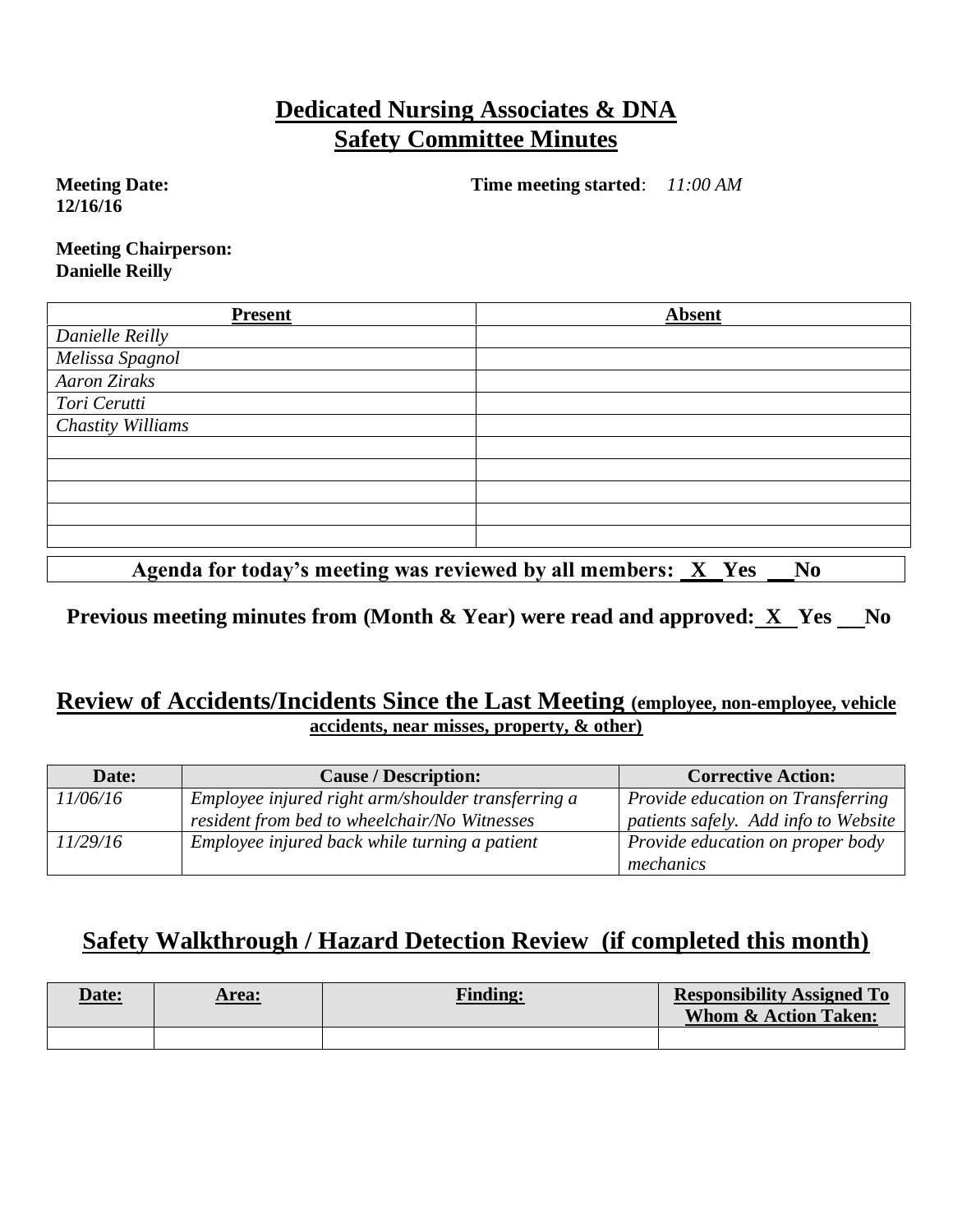# **Status / Progress of Uncompleted Old Business**

| <b>Old Business Item:</b>       | <b>Updates:</b>                                                         |
|---------------------------------|-------------------------------------------------------------------------|
| DOM to add Safety               | Completed, Ally added a Safety Committee Section to the Company website |
| Information to DNA Website      |                                                                         |
| Winter Driving                  | COO, Aaron Ziraks stated he educated Regional Manager, C Young on DNA   |
|                                 | Administrative employees not transporting field staff during inclement  |
|                                 | weather. Per Aaron, he will educate the other Managers this week.       |
| <b>Promotional Safety Items</b> | Per Aaron Ziraks, meeting to take place 01/06/17 with President, Craig  |
|                                 | Fusting to discuss promotional safety items                             |
| Safety Walk Though Checklist    | Safety Walk Through Checklist review and approved by all committee      |
|                                 | members. Walk through to take prior to next Committee meeting.          |

# **New Business (Round Table Discussion)**

| <b>Committee</b><br><b>Member Name:</b> | <b>Topic / Hazard Identified:</b>                                               | <b>Responsibility Assigned To Whom &amp;</b><br><b>Action To Be Taken:</b>                                                                               |
|-----------------------------------------|---------------------------------------------------------------------------------|----------------------------------------------------------------------------------------------------------------------------------------------------------|
| All                                     | Vote to include Tori Cerutti to the Safety<br>Committee.                        | All: Unanimously approved                                                                                                                                |
| All                                     | Vote to replace Chastity Williams as<br>Secretary and replace with Tori Cerutti | ALL: Unanimously approved                                                                                                                                |
| Chastity Williams                       | We need consistency within the incident<br>reporting phase.                     | Tori to develop a standardized Incident<br>Report                                                                                                        |
| Danielle Reilly/Tori                    | All Injured employees should be directed to                                     | Tori to review procedures and alert all                                                                                                                  |
| Cerutti                                 | Human Resources to report and complete an<br>incident report                    | Branches of the change                                                                                                                                   |
| Chastity Williams                       | Drug Testing: All injured employees should<br>be drug tested, vote requested    | Unanimous yes vote, Aaron Ziraks to<br>notify all Managers, Danielle and<br>Chastity to review current DNA<br>company policy and update as<br>necessary. |

# **Other Reports or Guest Speakers**

| <b>Guest Name:</b> | <b>Topic Discussed / Presented to the Group</b> |
|--------------------|-------------------------------------------------|
|                    |                                                 |

| <b>Meeting Adjourned:</b>                              | 12/16/2016 / 12:02PM |
|--------------------------------------------------------|----------------------|
| <b>Next Meeting:</b>                                   | 01/20/17/11:00AM     |
| <b>Meeting Minutes Completed By: Chastity Williams</b> |                      |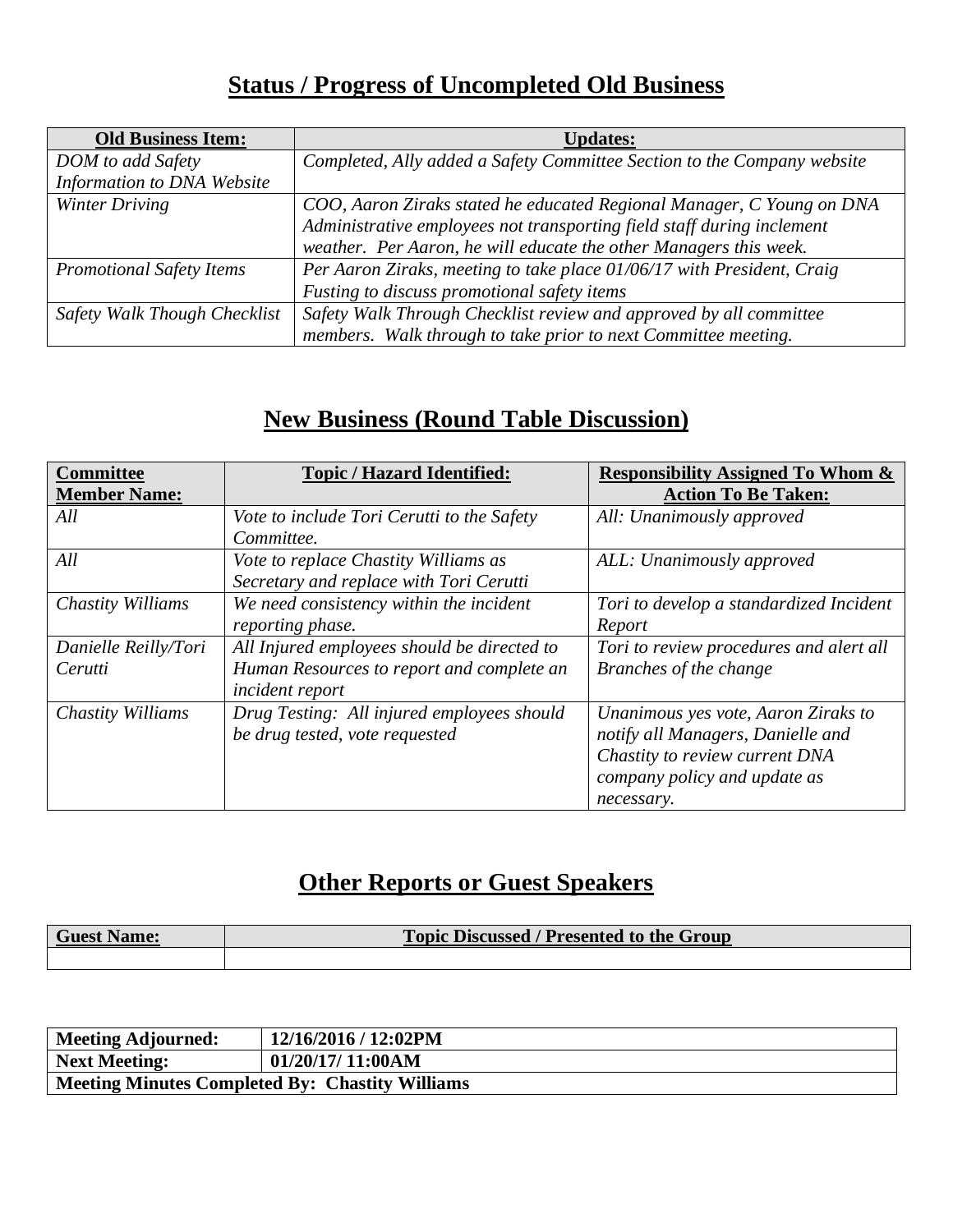- $\checkmark$  *A copy of these minutes & the agenda should be distributed to all company employees, or posted where all employees have access to them.*
- ✓ *These meeting minutes should be attached to the corresponding agenda and sign-in sheet, and kept on file with your safety committee records.*
- $\checkmark$  *Please be certain that the date of the sign-in sheet, agenda, and minutes are all the same for each meeting.*
- ✓ *You must maintain these records for at least FIVE years.*

#### **The 5 Why's - Root Cause Analysis for Workplace Injuries & Near-Miss Incidents**

#### **Steps in using The 5 Why's Root Cause Analysis Method:**

- 1. Start with the undesired event.
- 2. Ask: "Why did the incident happen?" This is typically the Direct Cause.
- 3. Ask: "Why did that happen?" or "Why did that occur?" This is often a Contributing Cause.
- 4. Ask: "Why did this happen?" or "Why did this occur? There may be other Contributing Causes
- 5. Continue asking "Why?" 5 or 6 times. You should get to the **root cause** by the answer to the  $5<sup>th</sup>$  or  $6<sup>th</sup>$  why question.

#### **Use the form below to help you determine the root cause of an incident.**

| <b>Incident</b>    | Date of          |
|--------------------|------------------|
| <b>Location:</b>   | <b>Incident:</b> |
| <b>Employee(s)</b> |                  |
| <b>Involved:</b>   |                  |
| <b>Supervisor:</b> |                  |
|                    |                  |

| <b>Undesired Event</b> | Describe briefly what the event was: |
|------------------------|--------------------------------------|
|                        |                                      |
|                        |                                      |
|                        |                                      |